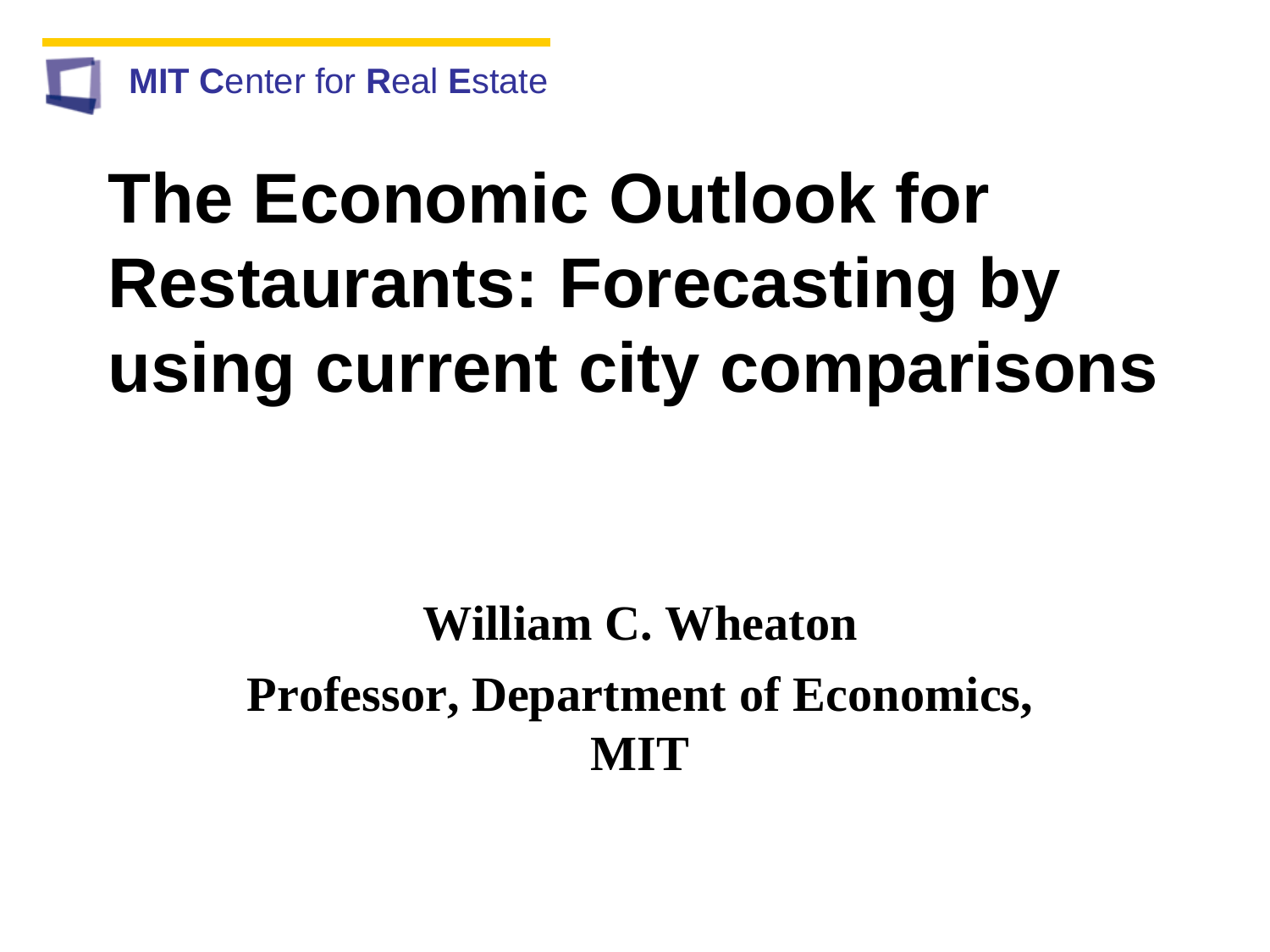# **MIT C**enter for **R**eal **E**state **Future Changes impacting the Restaurant Business**

- 1. The US Level of Urbanization is changing between large, medium and smaller metropolitan Areas. What is the impact of urban scale?
- 2. The climate is warming. And it does have impacts on retailing/restaurants!
- 3. The elderly are coming! And they live, travel, spend differently. What does this mean
- 4. Internet retailing is still growing 3x as fast as is store sales. Extrapolation is scary. What will retailing look like in 2025?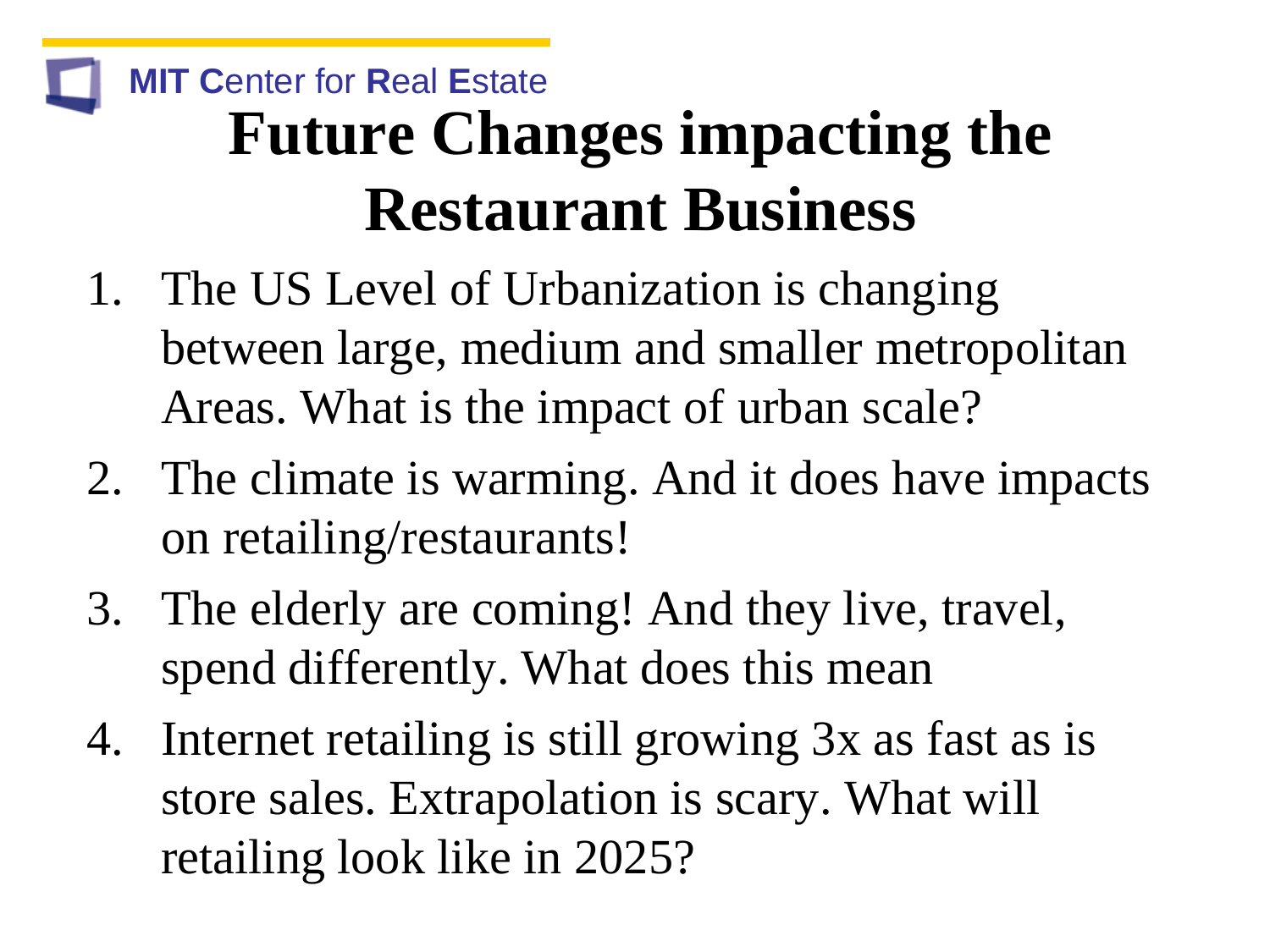

# **Factors, continued**

- 5. Cities continue to become "Polycentric" with many sub-centers, necessitating new spatial patterns of retailing. Rising energy costs *accentuate* this trend - *lowering* rather than raising density. How does Density impact restaurants?
- 6. Looking across 200 US cities to assess the impact of these long run changes on the restaurant industry: Sales, # restaurants, sales/restaurant.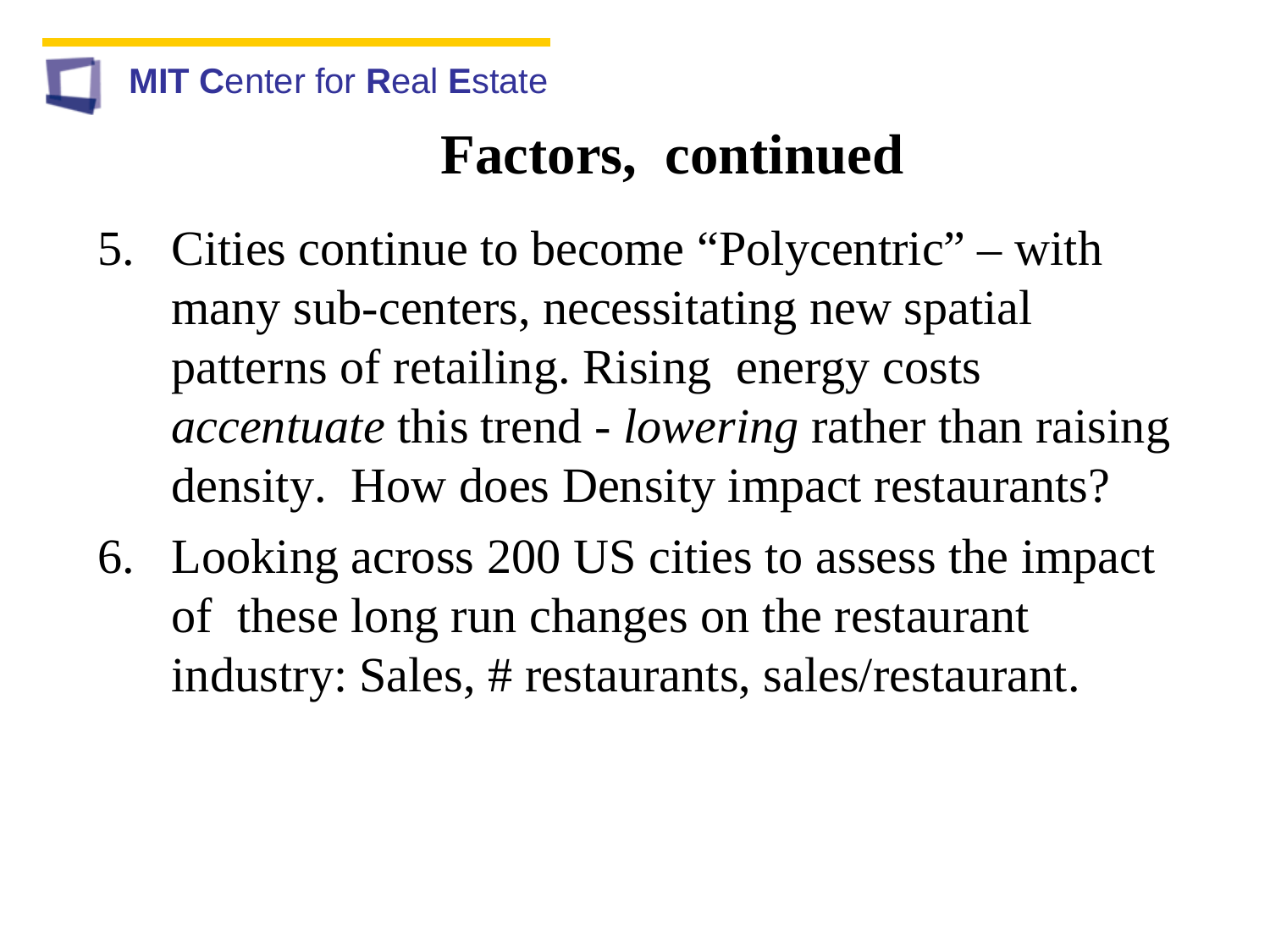# **MIT C**enter for **R**eal **E**state Is the US Re- or De- Urbanizing?

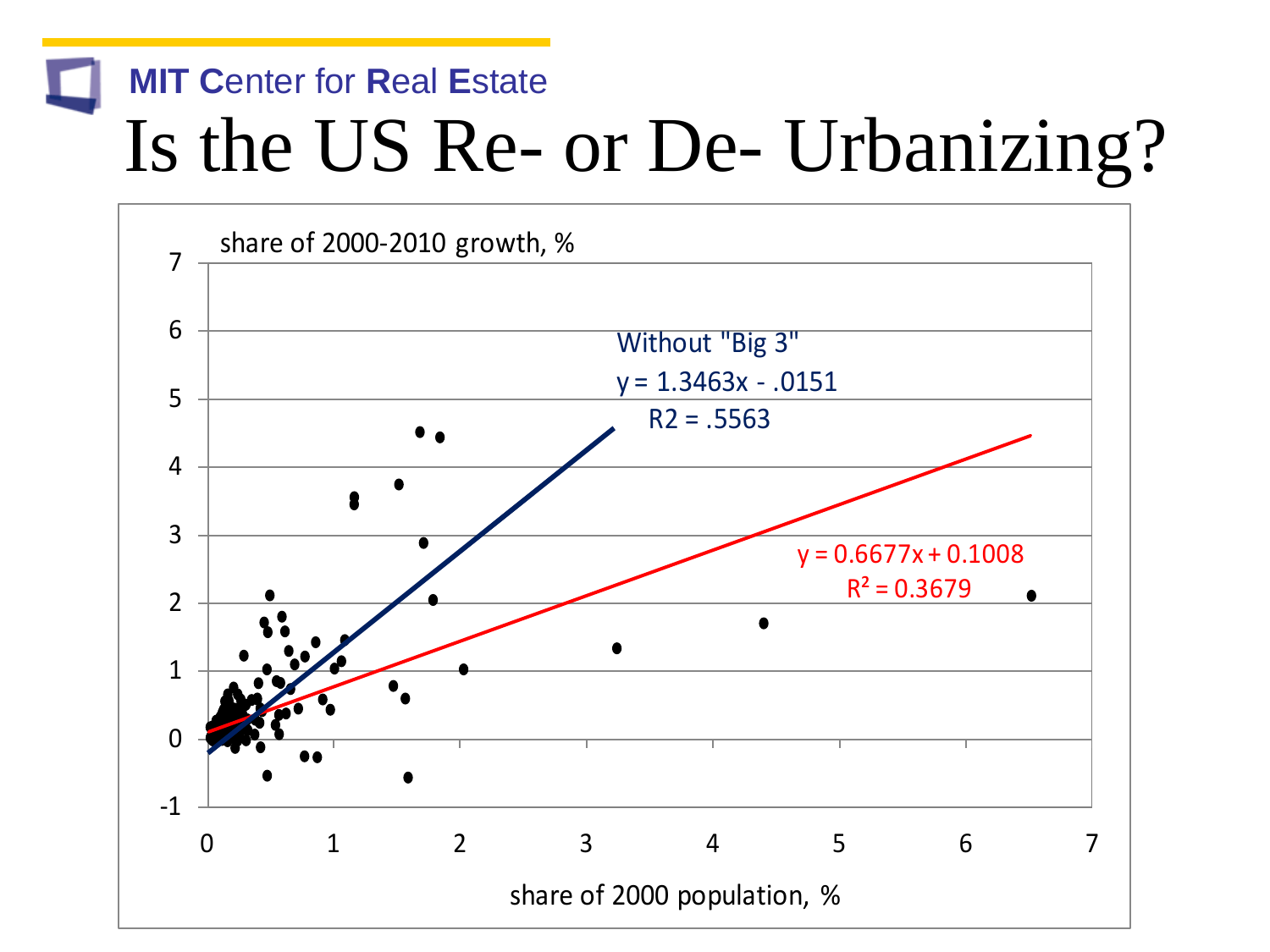# **MIT C**enter for **R**eal **E**state Where the US is likely to warm the most: a 50 year Outlook



Climatewizard.org. ESRI, Dark red  $+10$ , yellow  $+2$ :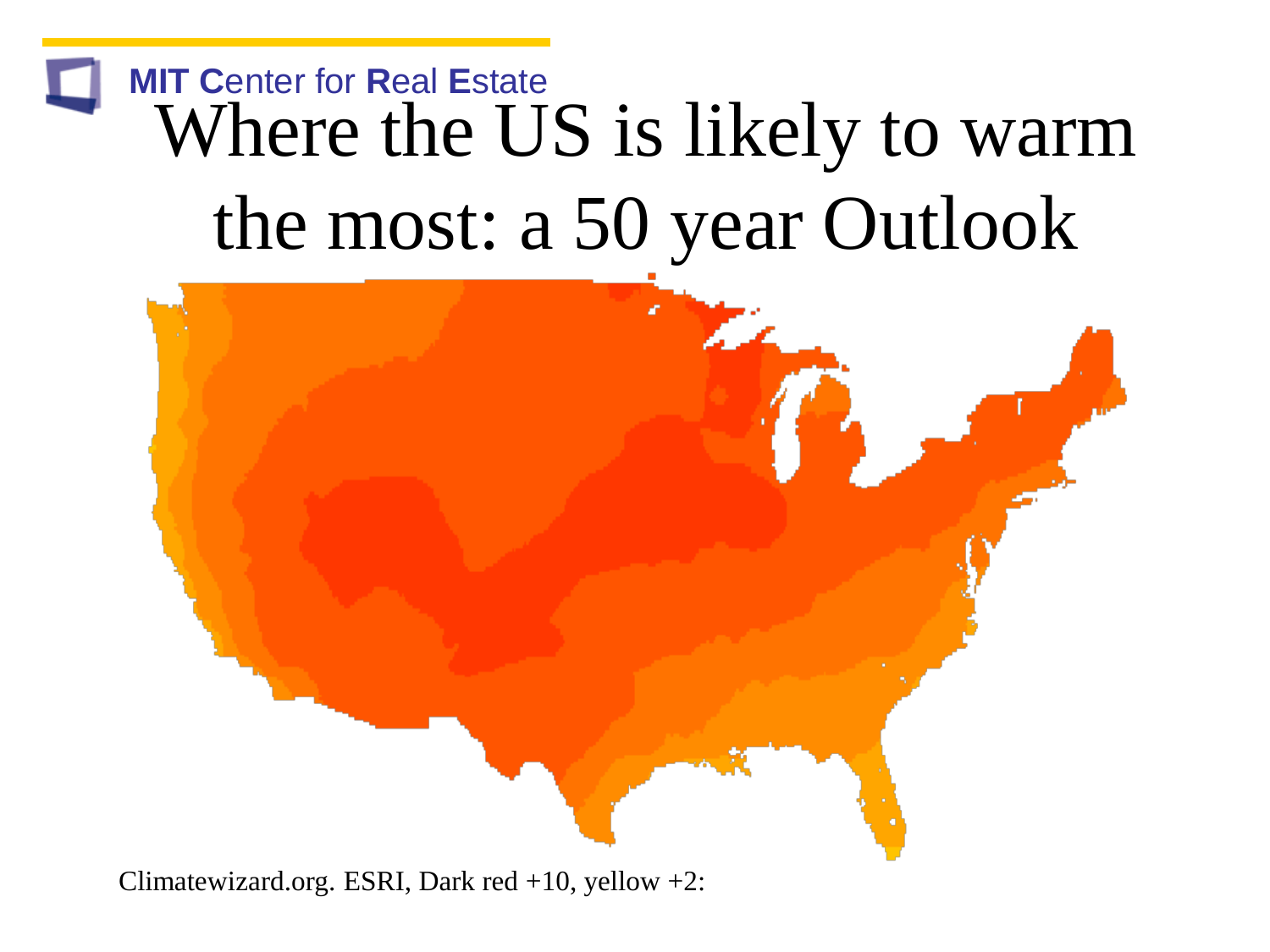### A US Labor Force shortage looms with BB Retirees: workers/population plummets

**MIT C**enter for **R**eal **E**state



*Sources: BLS, BOC, CBRE-EA*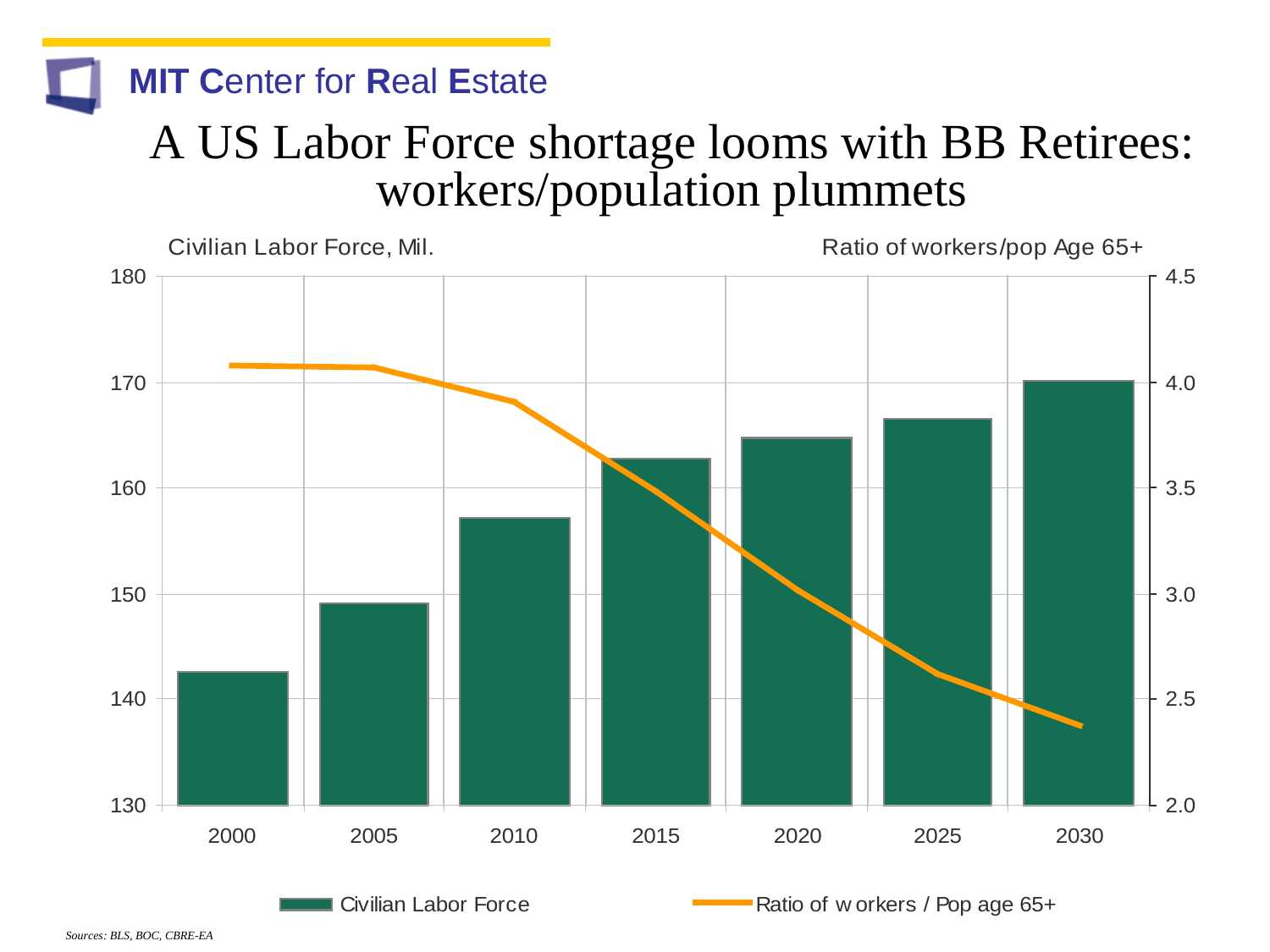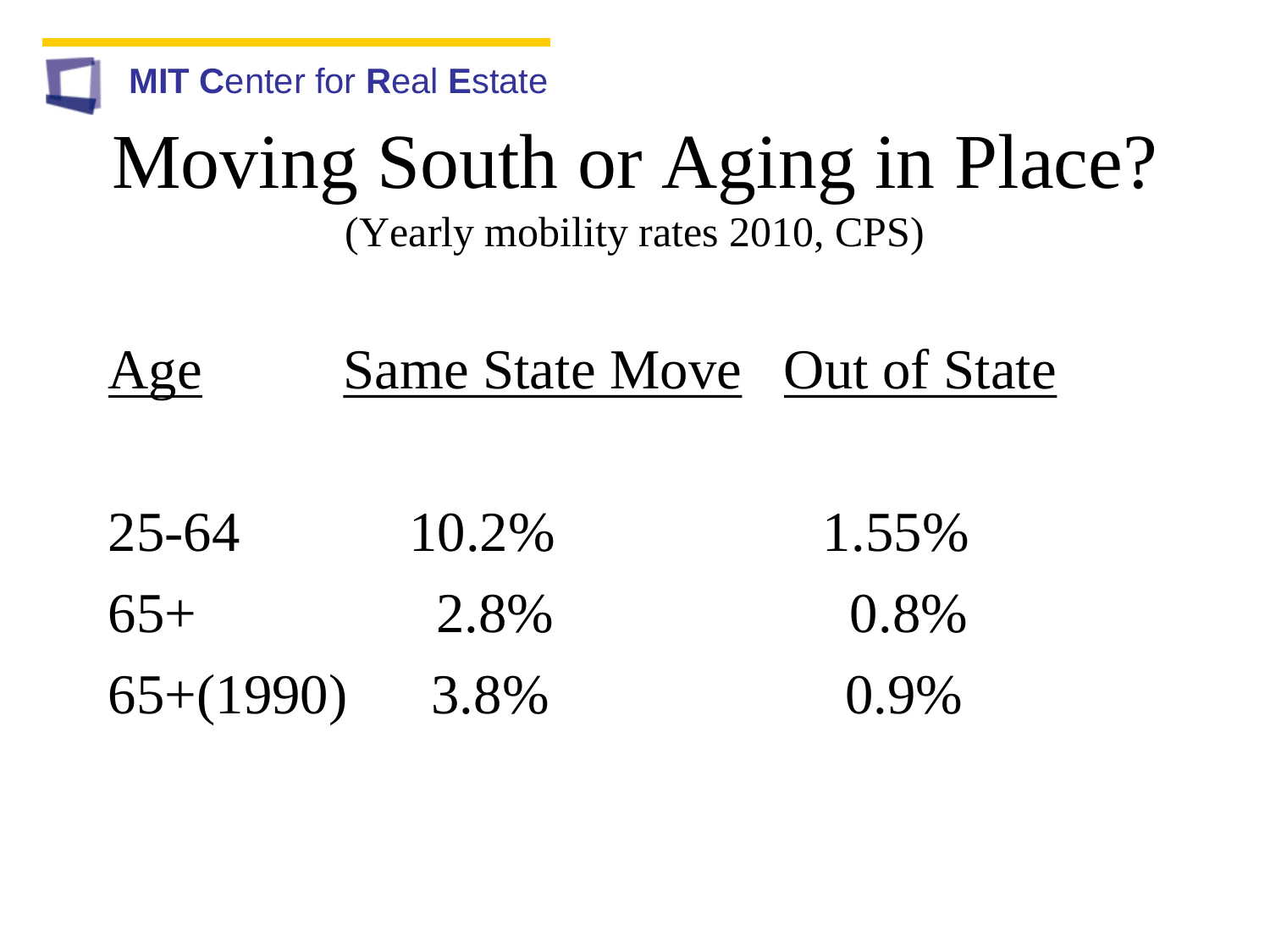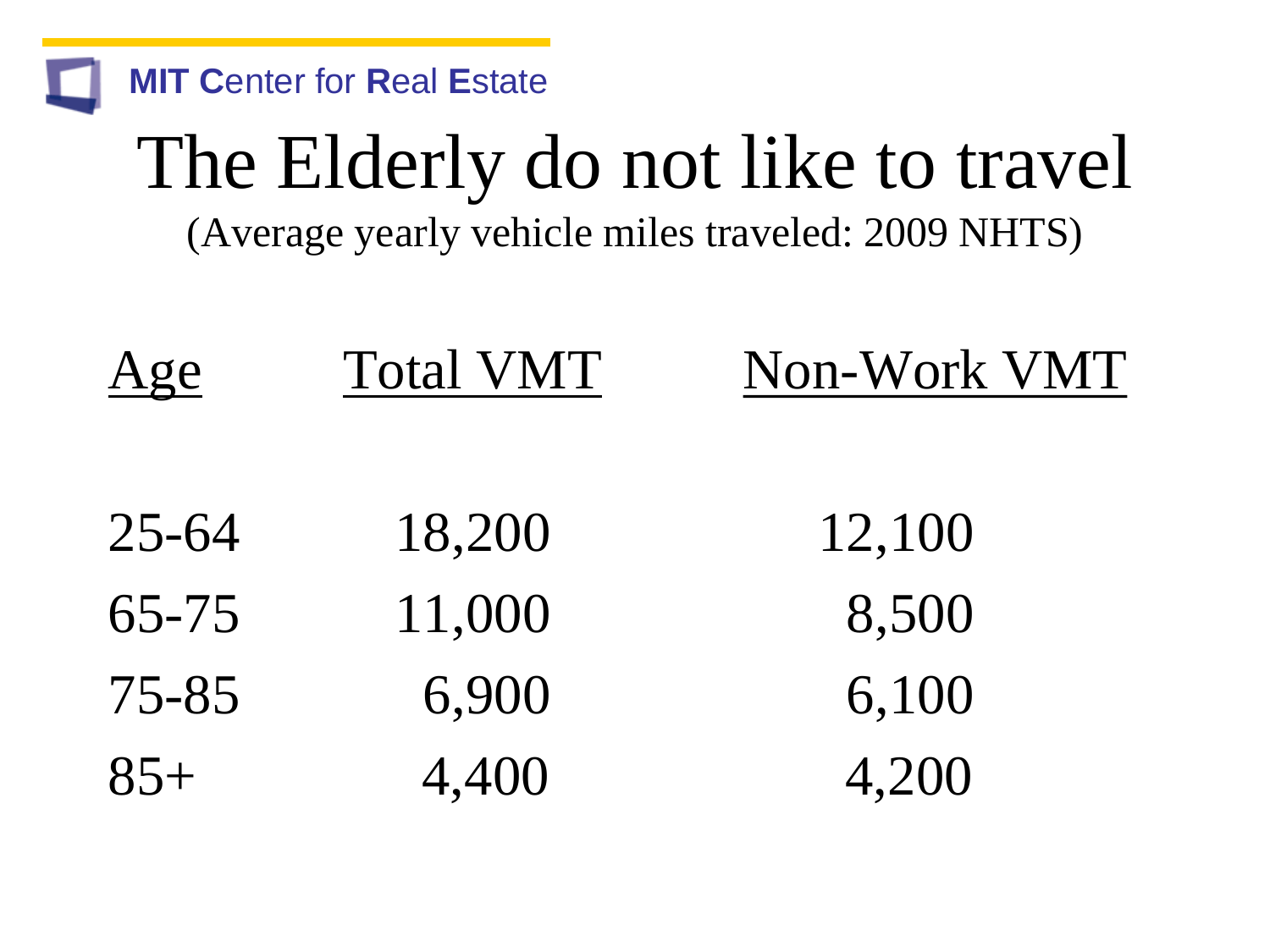#### **MIT C**enter for **R**eal **E**state **What about Internet Sales?**

*Fully* recovered to growth rates of the 1990s while store sales still struggle.

![](_page_8_Figure_2.jpeg)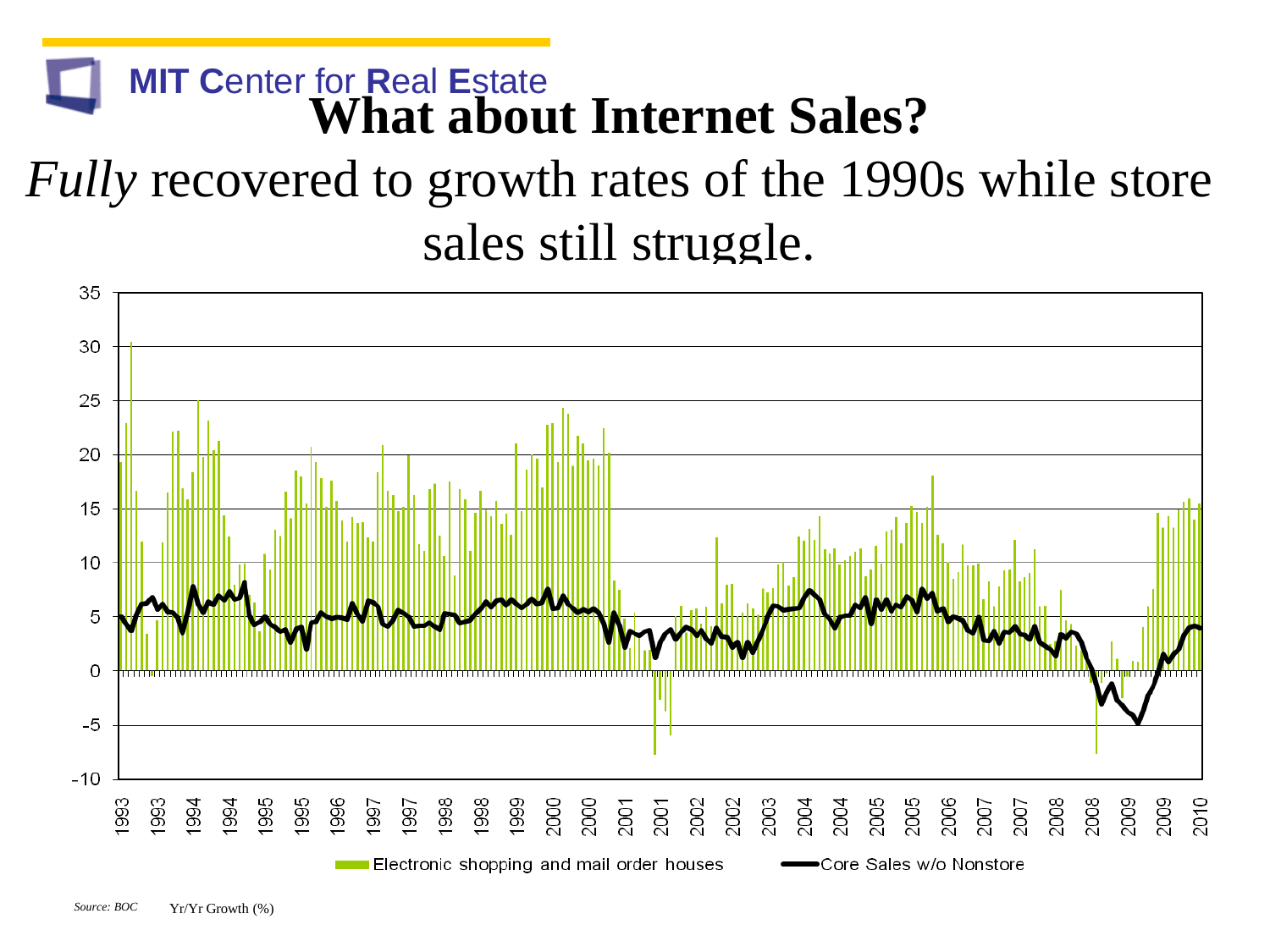### **MIT C**enter for **R**eal **E**state No let up: retail "clicks" replacing "bricks"

Index,  $2004$  q $1 = 100$ 

![](_page_9_Figure_2.jpeg)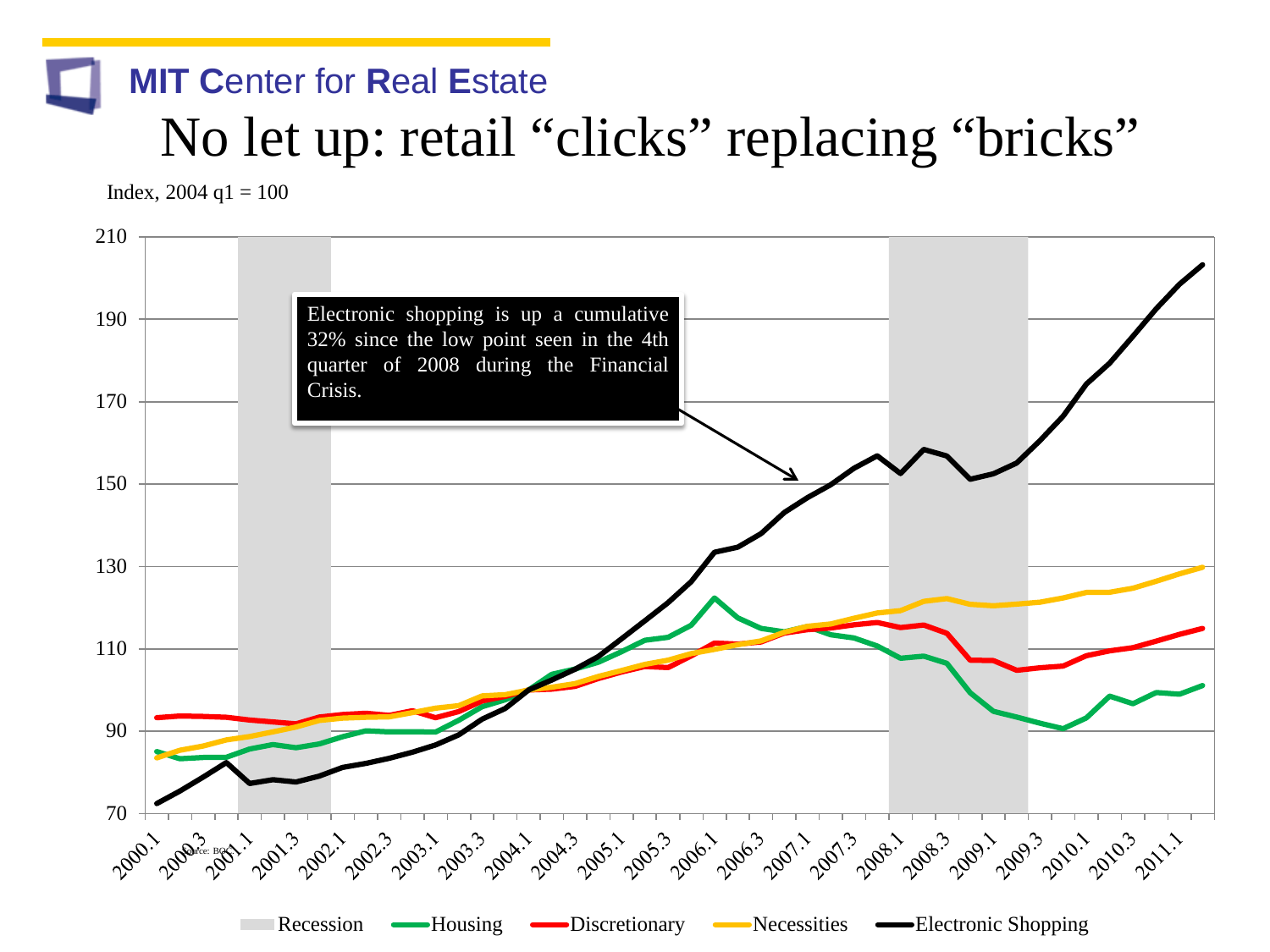### **Retailing in 2025: What the Internet does!**

- Creates greater price competition between retailers. Competition lowers margins (and rents ?).
- Stores become smaller "display centers" where clients examine, size, color – which are then order-delivered.
- Inventories move from retailer (back) to warehouses.
- Smaller stores allow retailers to disperse into local targeted areas rather than sparse regional centers.
- Malls face the most pressure, N&C centers expand their retail mix.
- How will "local" shopping differ from "Mall" excursions?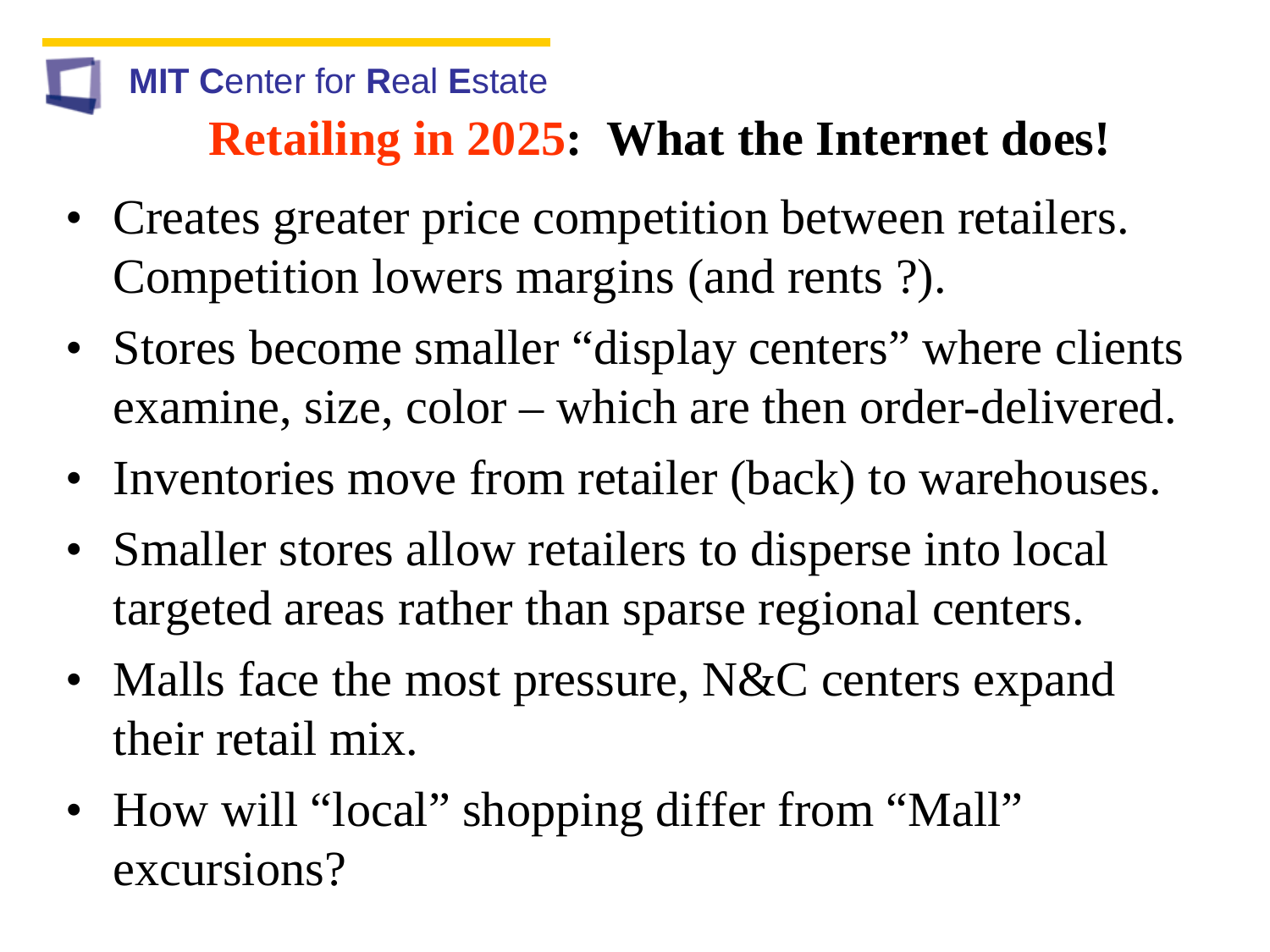### **MIT C**enter for **R**eal **E**state **Energy Costs The future: "Back to city centers"?**

**Oil Price: Current Dollars**

![](_page_11_Figure_2.jpeg)

*Source: IMF, Economy.com*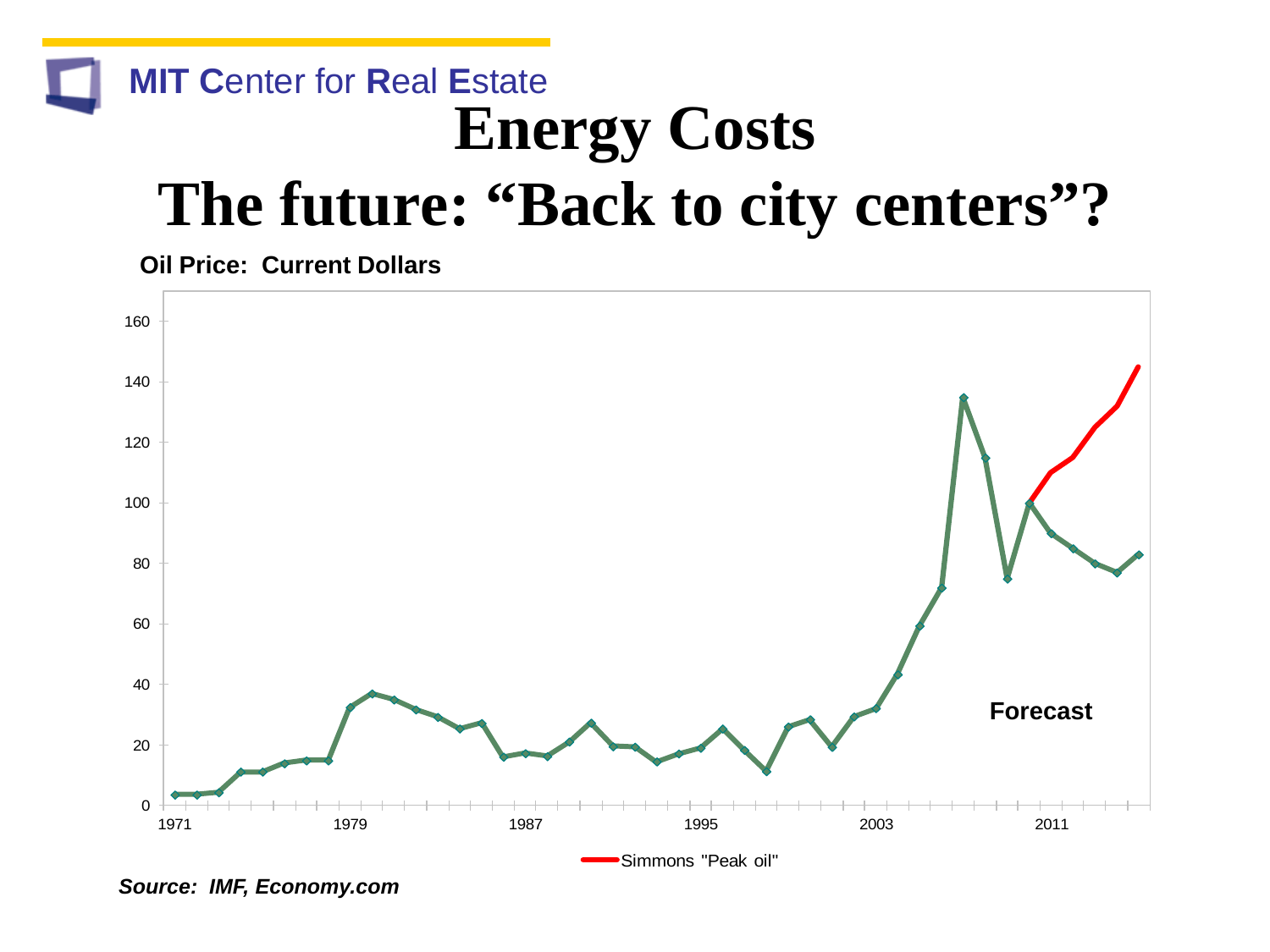### Not yet, Center Cities continue to loose population share: No improvement in 2000-2010

![](_page_12_Figure_2.jpeg)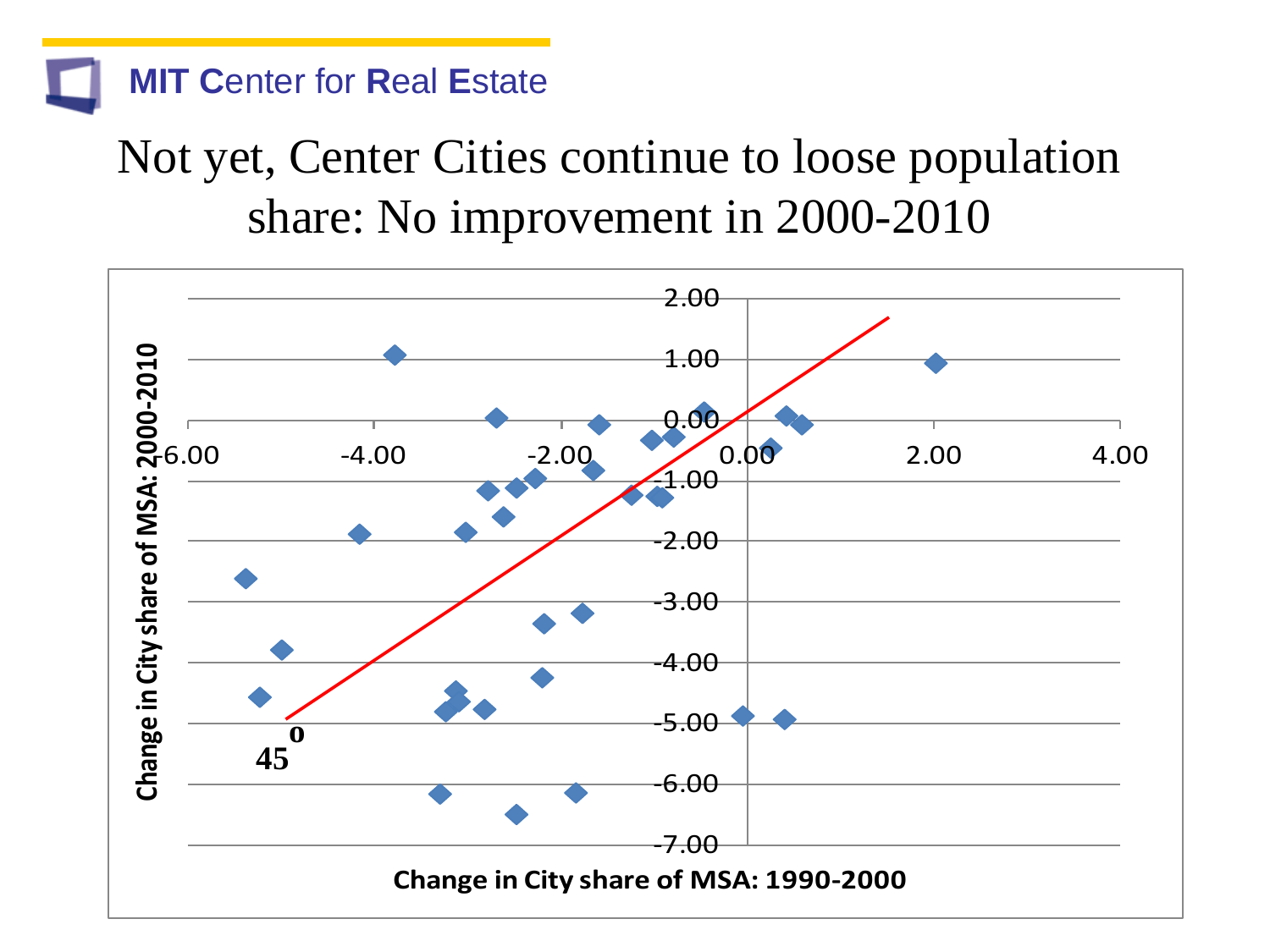**Because in 21st Century Cities: workplaces are**  *decentralized* **and cities are not single centered!**

- Firms have dispersed to the Suburbs to be nearer to their workforce.
- Studies show the motivation is that they can take the saving in worker commuting costs and pay lower wages to their workers!
- Suburban workers "turn over" less as well
- Cities are hence becoming "Polycentric"
- This leads to *lower overall density*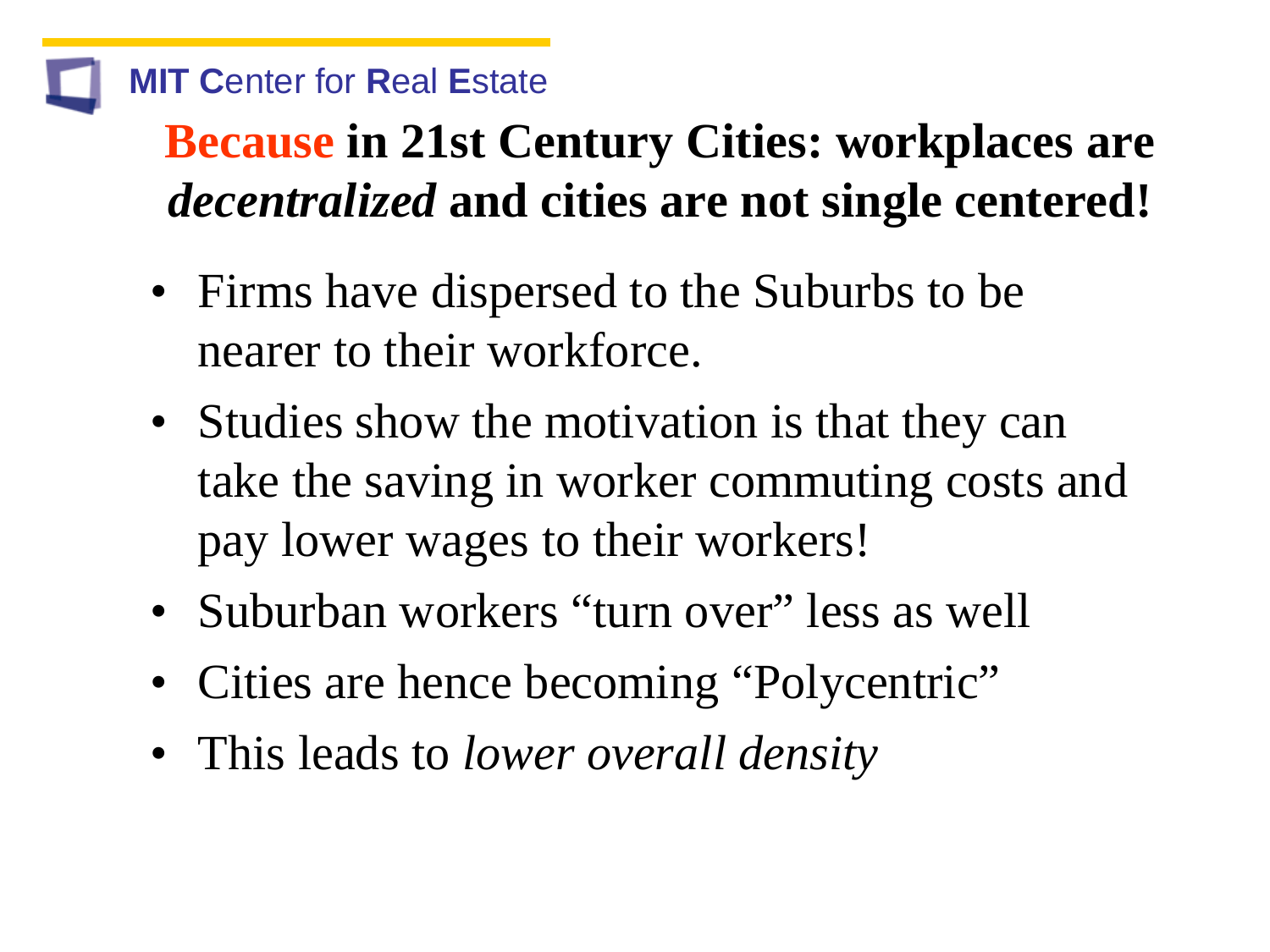#### **MIT C**enter for **R**eal **E**state **Washington D.C.: City and Suburban Office Space**

**Percent Share of Metropolitan Office Market**

![](_page_14_Figure_2.jpeg)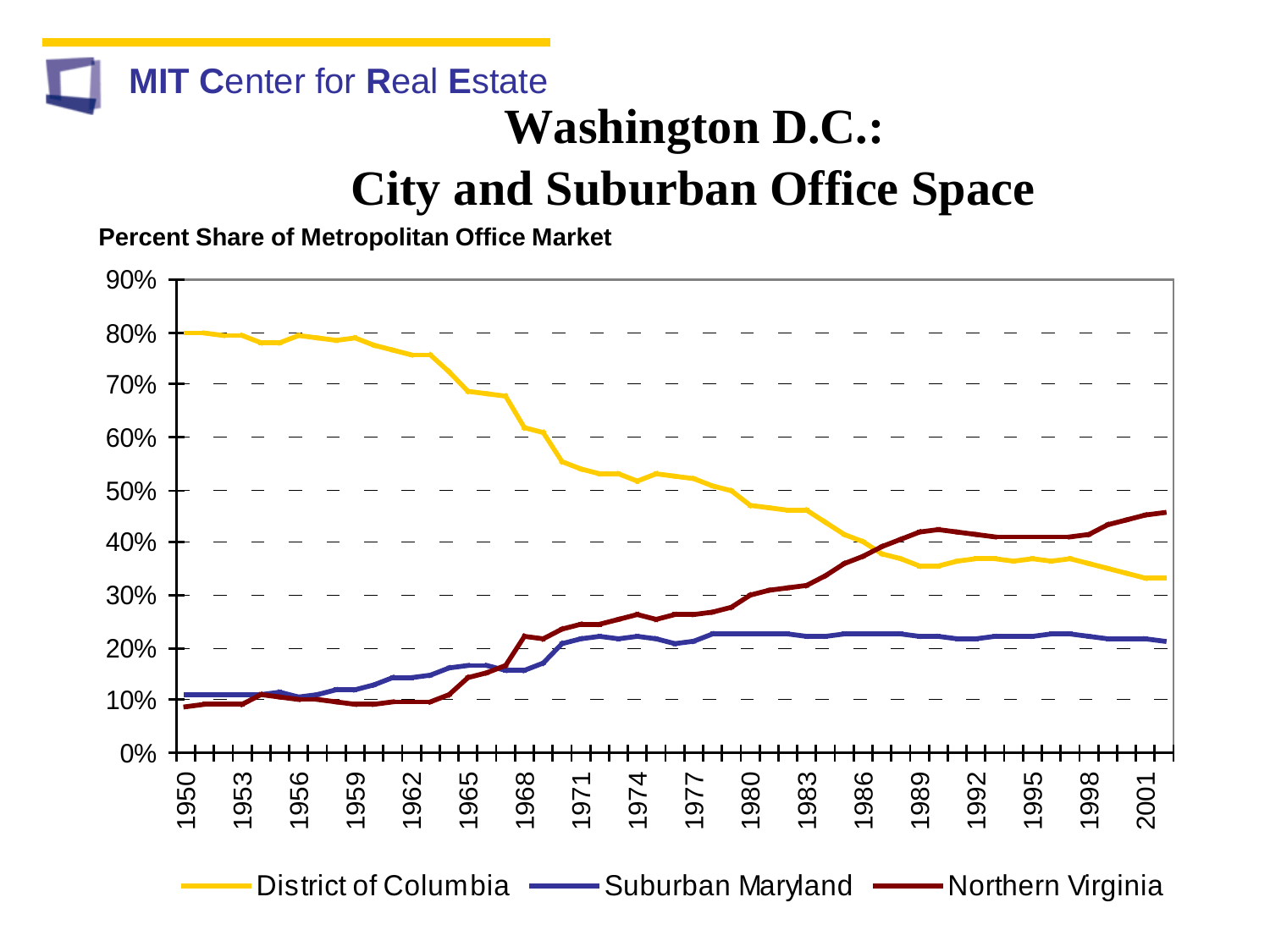**MIT C**enter for **R**eal **E**state Employment not evenly distributed, but clustered into "nodes" or subcenters: Non US cities too **(Amsterdam office density** )

![](_page_15_Picture_1.jpeg)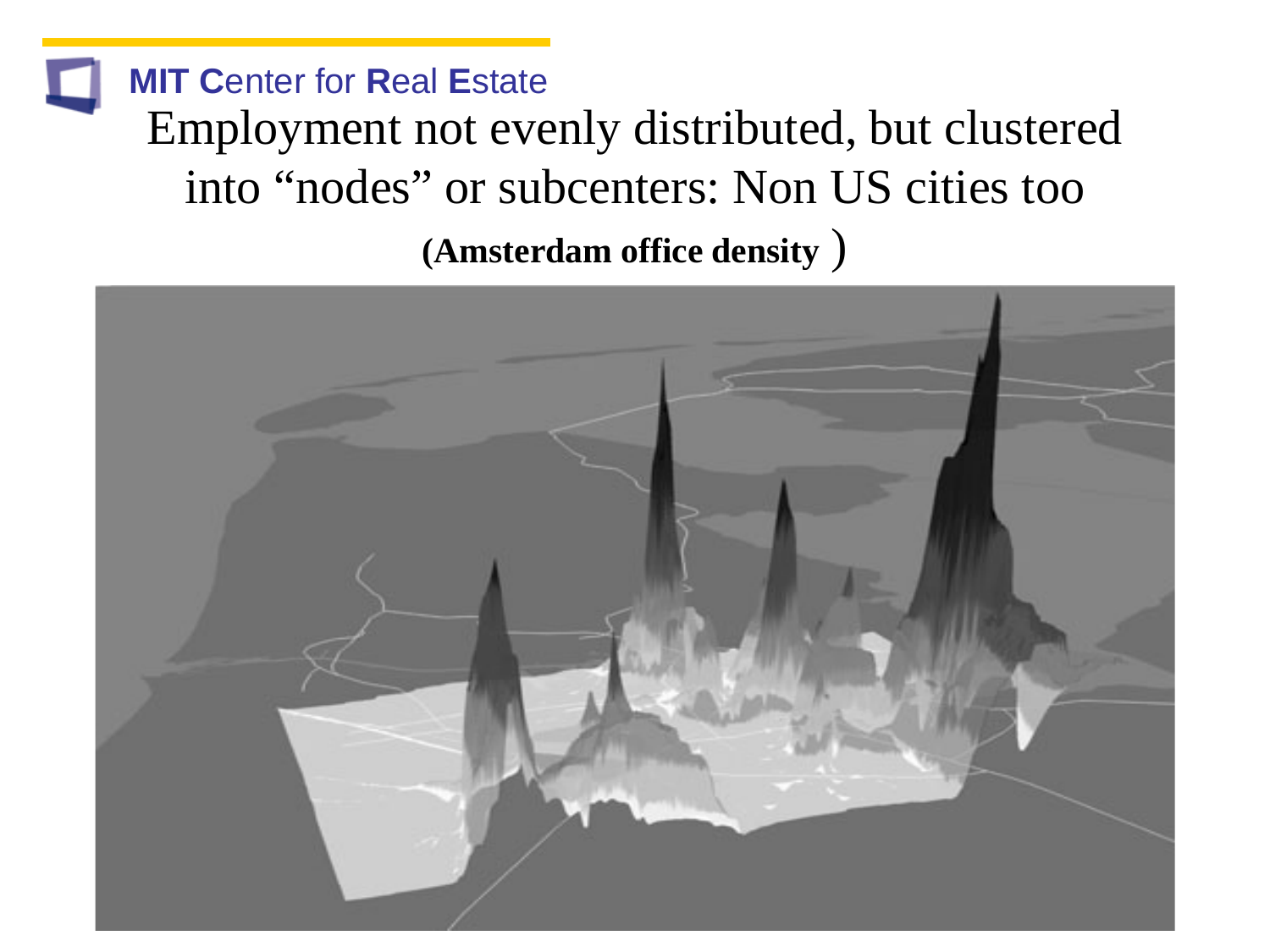### **How Polycentric "Balanced Use" Cities react to rising Travel Costs**

- 1. Firms move more to where their workers live: Suburban office/shopping development reduces commuting.
- 2. Workers get less picky about residential locations and switch residences to be closer to their suburban jobs.
- 3. Residential development downtown generates a nearby workforce for firms and also helps eliminate commuting.
- 4. The result: Cities where jobs and population are better balanced spatially. *Live where work – work where live*
- 5. Balanced (mixed) Land Use actually supports "New Urbanism". Ironically higher transport costs *can lower density* rather than forcing us to live in Hong Kong like cities.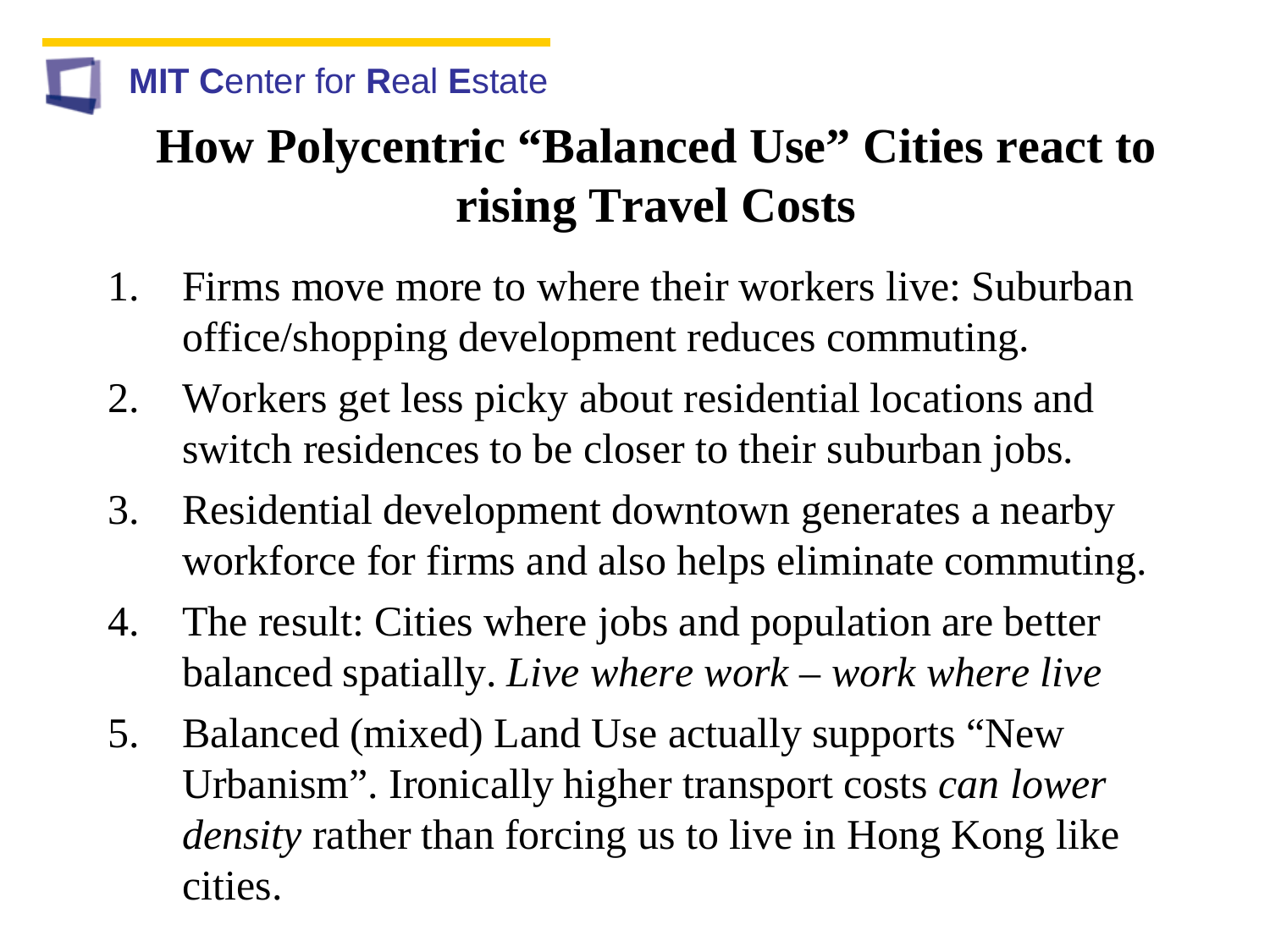#### **MIT C**enter for **R**eal **E**state **Studying the Restaurant Industry across 200**

# **US Metropolitan Areas.**

- I. Examine for each MSA:
	- a. Restaurant Sales per capita.
	- b. Restaurants per capita.
	- c. Divide and get sales/restaurant.
- II. How the factors mentioned (and income) drive Sales, Restaurant entry and eventually Restaurant revenue:
	- 1). MSA size
	- 2). MSA climate
	- 3). MSA Population age (workers/population)
	- 4). MSA Broadband access
	- 5). Density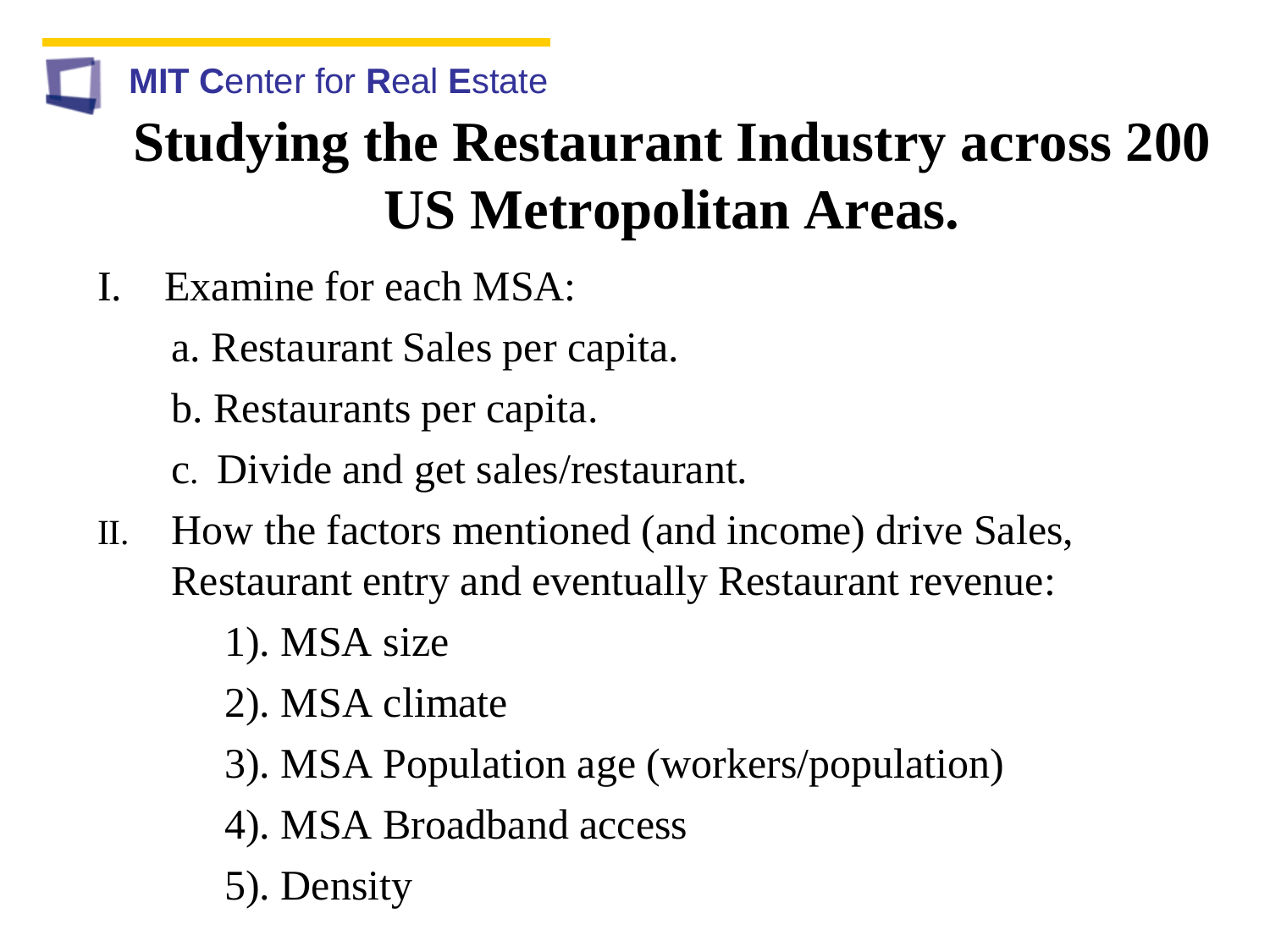# **200 US Metropolitan Area Study (continued)**

- 1). Climate. A 25 degree difference in average January temperature (e.g.  $40 -565$ ).
	- increases restaurant sales/pop by 16%
	- decreases restaurants/pop by 10%
	- increases sales/restaurant by 26%
- 2). Age. Decreasing the ratio of workers/population from .55 to .45 (what is expected from US aging in the next 20 years)
	- decreases restaurant sales/pop by 11%
	- decreases restaurants/pop by 6%
	- decreases sales/restaurant by 5%

*(each variable result holds all other variables fixed)*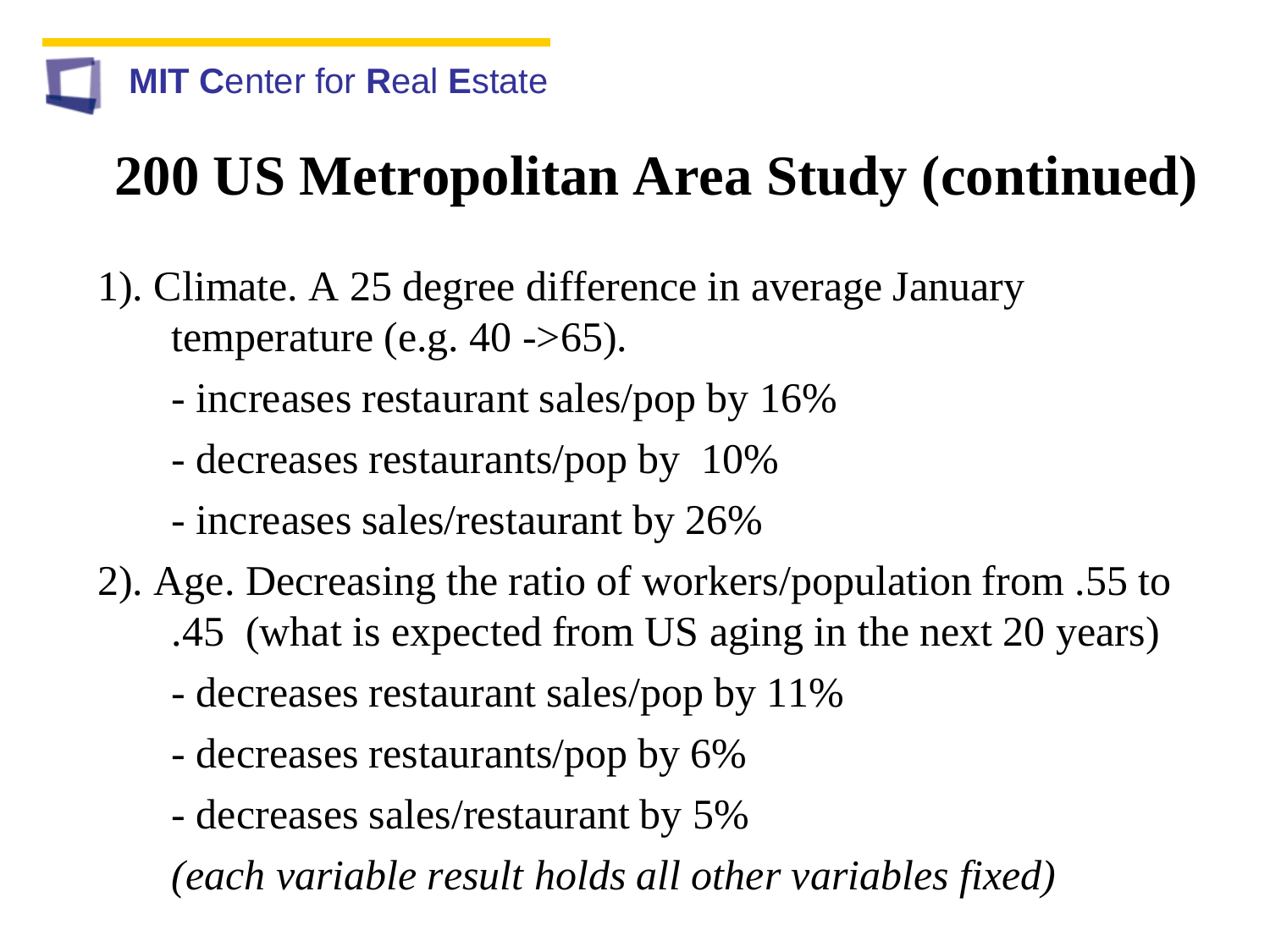# **200 US Metropolitan Area Study (continued)**

- 3). Broadband access. A 30 percentage point difference in the fraction of households with high speed access (e.g.  $45 \rightarrow 75$ )
	- increases restaurant sales/pop by 4%
	- increases restaurants/pop by 5%
	- decreases sales/restaurant by 1%
- 4). Urbanization. In a MSA with a population of 3m versus one of .5m.
	- decreases restaurant sales/pop by 0.6%
	- decreases restaurants/pop by 7.6%
	- increases sales/restaurant by 7.0%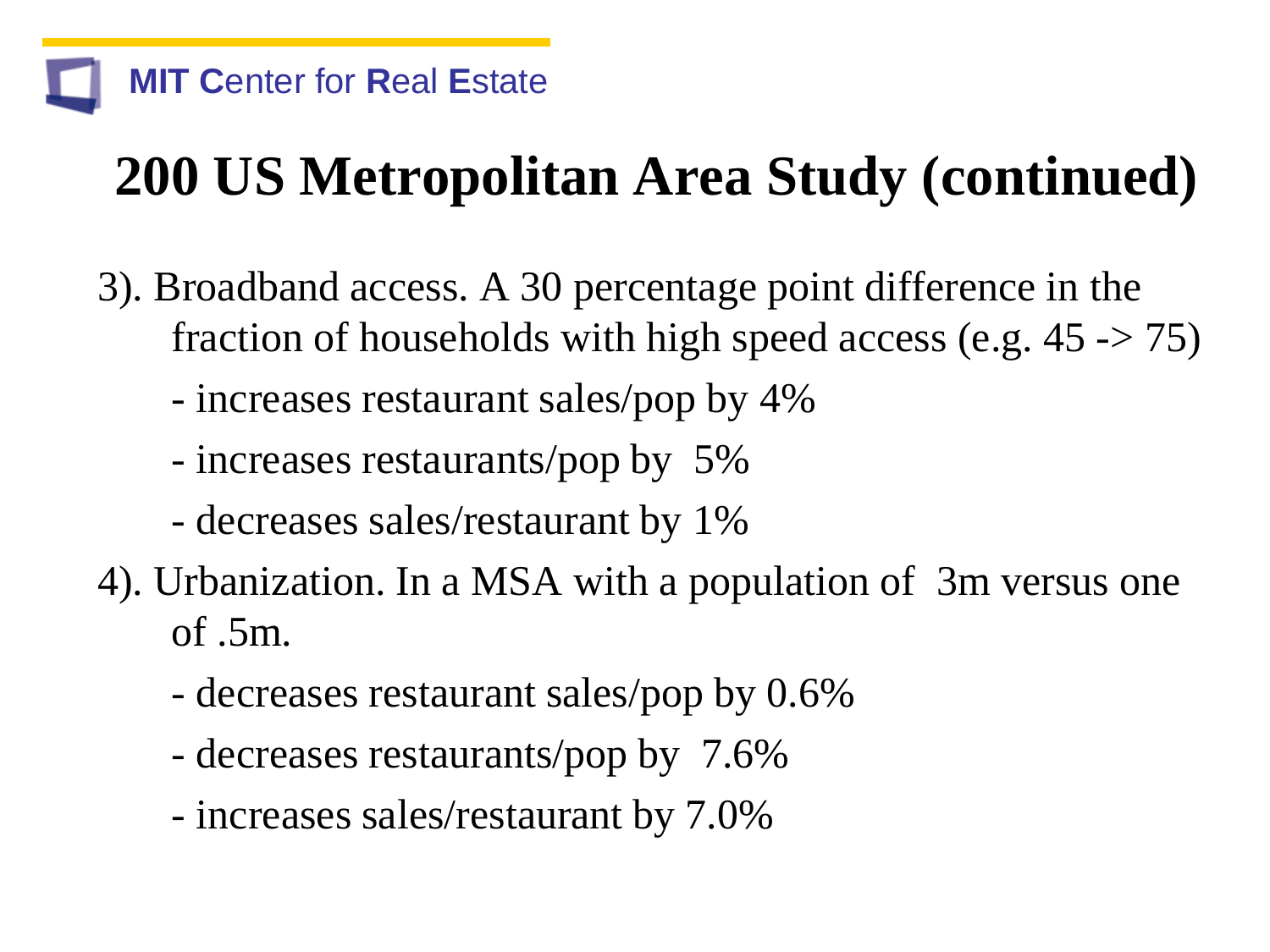# **200 US Metropolitan Area Study (continued)**

- 5). Density. In a polycentric MSA with a density of 3000 ppsm (e.g. Dallas) versus a more monocentric12000 ppsm (e.g. Boston).
	- restaurant sales/pop increase by 7.0%
	- restaurants/pop decrease by 5.0%
	- sales/restaurant increase by 12%
- 6). Income. A doubling of average per capita income (e.g. \$24,000 to \$48,000)
	- increases restaurant sales/pop by 55%
	- increases restaurants/pop by 41%
	- increases sales/restaurant by 14%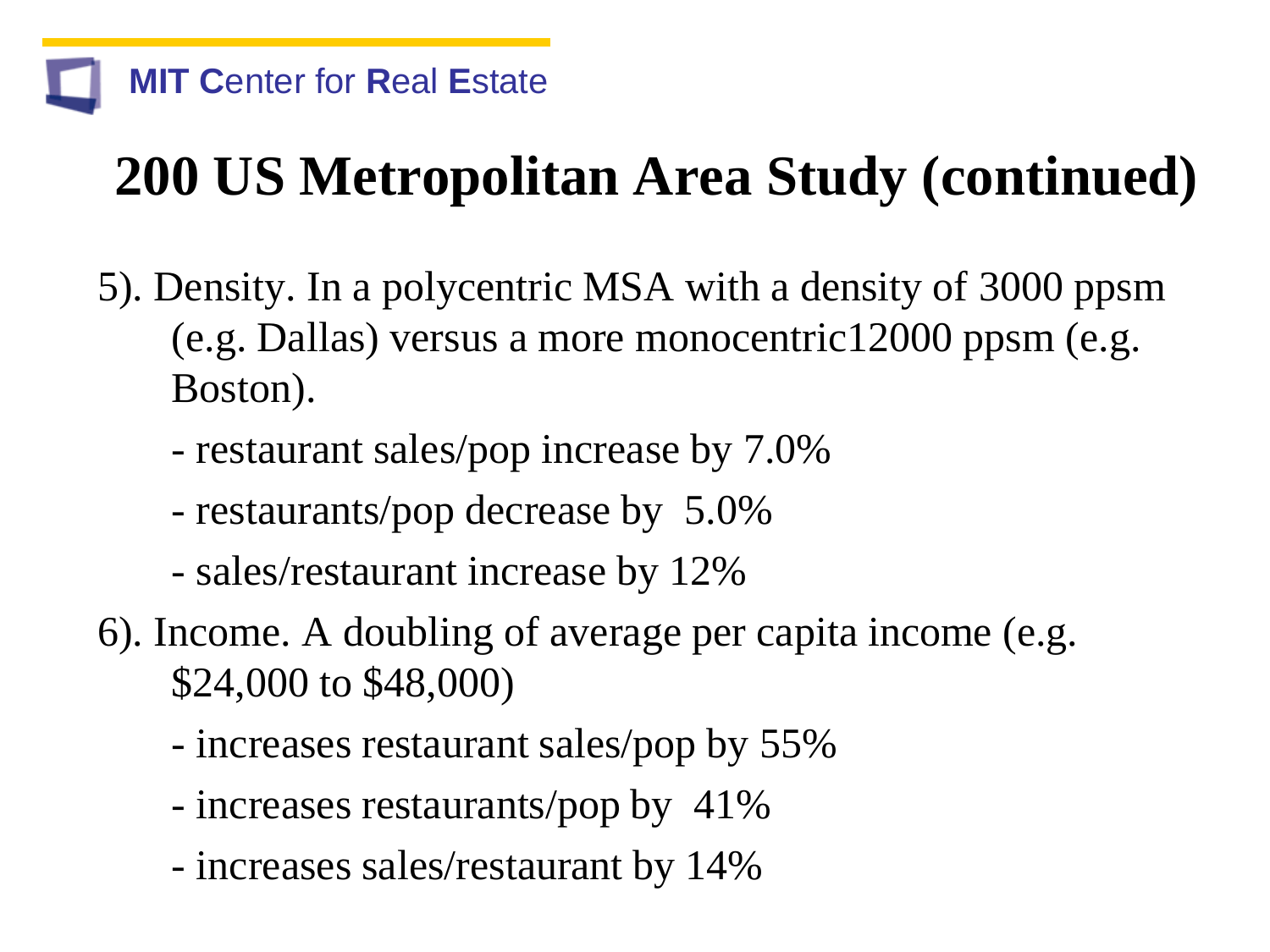### **Restaurant Sales per capita and revenue per capita can be :**

- 1. Almost 2x higher in wealthier cities, that also are warmer, better wired, less dense, and with younger populations .
- 2. 50% of this difference is due to being wealthier.
- 3. 50% is due to the compound effects of being warmer, better wired, less dense, and younger.
- 4. The future is: warmer, wired, less dense but older and (hopefully) wealthier.